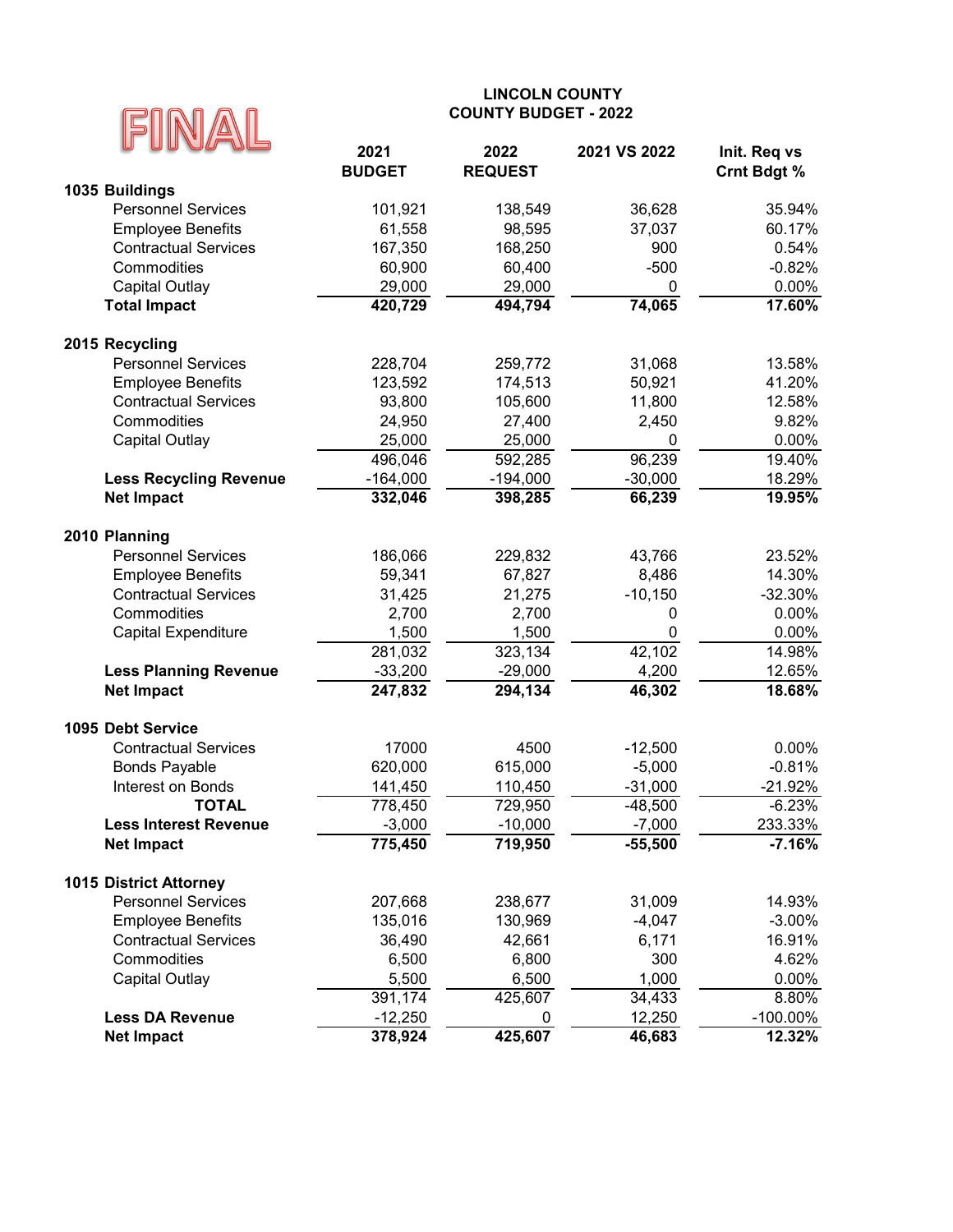|                                                         | <b>COUNTY BUDGET - 2022</b> |                      |                   |                    |
|---------------------------------------------------------|-----------------------------|----------------------|-------------------|--------------------|
|                                                         |                             |                      |                   |                    |
|                                                         | 2021                        | 2022                 | 2021 VS 2022      | Init. Req vs       |
| 1065 Deeds                                              | <b>BUDGET</b>               | <b>REQUEST</b>       |                   | <b>Crnt Bdgt %</b> |
| <b>Personnel Services</b>                               | 84,115                      | 97,572               | 13,457            | 16.00%             |
| <b>Employee Benefits</b>                                | 65,182                      | 70,173               | 4,991             | 7.66%              |
| <b>Contractual Services</b>                             | 7,250                       | 7,250                | 0                 | 0.00%              |
| Commodities                                             | 2,100                       | 2,000                | $-100$            | $-4.76%$           |
| <b>Capital Outlay</b>                                   | 54,500                      | 54,500               | $\mathbf 0$       | 0.00%              |
| <b>TOTAL</b>                                            | 213,147                     | 231,495              | 18,348            | 8.61%              |
| <b>Less Deeds Revenue</b>                               | $-430,000$                  | $-500,000$           | $-70,000$         | 16.28%             |
| <b>Net Impact</b>                                       | $-216,853$                  | $-268,505$           | $-51,652$         | $-23.82%$          |
|                                                         |                             |                      |                   |                    |
| <b>1060 Communications</b><br><b>Personnel Services</b> |                             |                      |                   |                    |
| <b>Employee Benefits</b>                                | 916,028<br>403,680          | 1,026,397<br>432,089 | 110,369<br>28,409 | 12.05%<br>7.04%    |
| <b>Contractual Services</b>                             | 66,500                      | 103,270              | 36,770            | 55.29%             |
| Commodities                                             | 17,650                      | 18,500               | 850               | 4.82%              |
| <b>Capital Outlay</b>                                   | 30,000                      | 31,200               | 1,200             | 0.00%              |
|                                                         | 1,433,858                   | 1,611,456            | 177,598           | 12.39%             |
| <b>Less Comm's Revenue</b>                              | $-57,550$                   | $-66,420$            | $-8,870$          | 15.41%             |
| <b>Net Impact</b>                                       | 1,376,308                   | 1,545,036            | 168,728           | 12.26%             |
|                                                         |                             |                      |                   |                    |
| <b>2030 Community Programs</b>                          |                             |                      |                   |                    |
| <b>Contractual Services</b>                             | 103,541                     | 97,880               | $-5,661$          | $-5.47%$           |
| <b>Total Impact</b>                                     | 103,541                     | 97,880               | $-5,661$          | $-5.47%$           |
| 1070 Probate                                            |                             |                      |                   |                    |
| <b>Personnel Services</b>                               | 140,814                     | 164,059              | 23,245            | 16.51%             |
| <b>Employee Benefits</b>                                | 96,562                      | 101,250              | 4,688             | 4.85%              |
| <b>Contractual Services</b>                             | 34,270                      | 24,270               | $-10,000$         | $-29.18%$          |
| Commodities                                             | 2,400                       | 2,800                | 400               |                    |
| Capital                                                 | 32,300                      | 25,500               | $-6,800$          | 0.00%              |
|                                                         | 306,346                     | 317,879              | 11,533            | 3.76%              |
| <b>Less Probate Revenue</b>                             | $-100,000$                  | $-125,000$           | $-25,000$         | 25.00%             |
| <b>Net Impact</b>                                       | 206,346                     | 192,879              | $-13,467$         | $-6.53%$           |
| 1010 Emergency Management                               |                             |                      |                   |                    |
| <b>Personnel Services</b>                               | 132,883                     | 149,346              | 16,463            | 12.39%             |
| <b>Employee Benefits</b>                                | 73,247                      | 82,024               | 8,777             | 11.98%             |
| <b>Contractual Services</b>                             | 29,025                      | 44,825               | 15,800            | 54.44%             |
| Commodities                                             | 9,200                       | 9,350                | 150               | 1.63%              |
| Capital Outlay                                          | 8,200                       | 9,200                | 1,000             | $0.00\%$           |
|                                                         | 252,555                     | 294,745              | 42,190            | 16.71%             |
| <b>Less EMA Revenue</b>                                 | $-113,777$                  | $-113,777$           | 0                 | 0.00%              |
| <b>Net Impact</b>                                       | 138,778                     | 180,968              | 42,190            | 30.40%             |
| 1075 Sheriff's Department                               |                             |                      |                   |                    |
| <b>Personnel Services</b>                               | 2,032,449                   | 2,335,328            | 302,879           | 14.90%             |
| <b>Employee Benefits</b>                                | 901,902                     | 1,073,429            | 171,527           | 19.02%             |
| <b>Contractual Services</b>                             | 351,041                     | 376,843              | 25,802            | 7.35%              |
| Commodities                                             | 72,300                      | 72,300               | 0                 | 0.00%              |
| Capital                                                 | 52,200                      | 62,200               | 10,000            | 0.00%              |
|                                                         | 3,409,892                   | 3,920,100            | 510,208           | 14.96%             |
| <b>Less Sheriff's Revenue</b>                           | $-176,242$                  | $-145,942$           | 30,300            | $-17.19%$          |
| <b>Net Impact</b>                                       | 3,233,650                   | 3,774,158            | 540,508           | 16.72%             |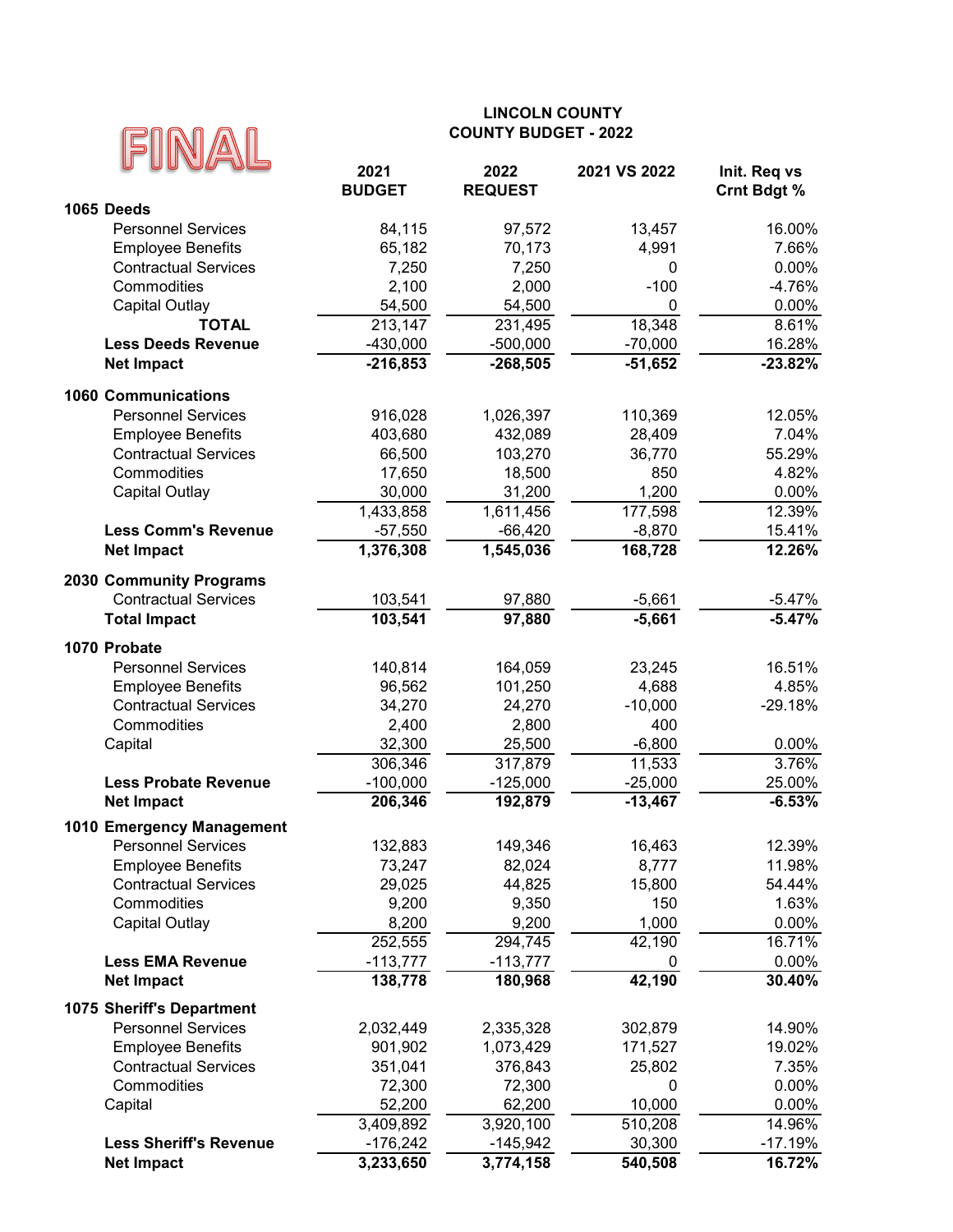| 2021<br>2022<br>2021 VS 2022<br>Init. Req vs<br><b>BUDGET</b><br><b>REQUEST</b><br><b>Crnt Bdgt %</b><br><b>1000 Court</b><br><b>Personnel Services</b><br>96,350<br>15.42%<br>111,211<br>14,861<br>21.65%<br><b>Employee Benefits</b><br>39,671<br>48,261<br>8,590<br>136,021<br>159,472<br>23,451<br>17.24%<br><b>Less Court Revenues</b><br>$-126,000$<br>2.24%<br>$-128,820$<br>$-2,820$<br>10,021<br>205.88%<br>30,652<br>20,631<br><b>Net Impact</b><br>1050 Jail Transport<br><b>Personnel Services</b><br>299,360<br>42,121<br>14.07%<br>341,481<br>160,902<br><b>Employee Benefits</b><br>185,898<br>24,996<br>15.53%<br><b>Contractual Services</b><br>190,145<br>194,728<br>4,583<br>2.41%<br>Commodities<br>4,750<br>4,750<br>0.00%<br>0<br>655,157<br>726,857<br>71,700<br>10.94%<br>$-286,967$<br>$-264, 123$<br>22,844<br>$-7.96%$<br><b>Less Jail Transport Revenue</b><br>368,190<br>462,734<br>94,544<br><b>Net Impact</b><br>25.68%<br>1045 Jail Assessment<br>0.00%<br><b>Contractual Services</b><br>2,420,839<br>2,420,839<br>0<br>$\overline{\mathbf{0}}$<br>0.00%<br>2,420,839<br><b>Total Impact</b><br>2,420,839<br>1020 Administration<br><b>Personnel Services</b><br>18.91%<br>338,681<br>402,730<br>64,049<br><b>Employee Benefits</b><br>135,528<br>166,370<br>30,842<br>22.76%<br><b>Contractual Services</b><br>89,600<br>91,100<br>1,500<br>1.67%<br>Commodities<br>8,850<br>9,100<br>250<br>2.82%<br>5,200<br>5,200<br>0.00%<br><b>Capital Outlay</b><br>0<br>96,641<br>16.72%<br>577,859<br>674,500<br>48.89%<br><b>Less TBRJ Contract</b><br>$-29,483$<br>$-43,897$<br>$-14,414$<br>548,376<br>630,603<br>82,227<br>14.99%<br><b>Total Impact</b><br>2025 Retiree Benefits<br><b>Contractual Services</b><br>8,534<br>8.31%<br>Retiree Health Insurance<br>102,732<br>111,266<br>102,732<br>8.31%<br><b>TOTAL</b><br>111,266<br>8,534<br>$-21,600$<br>$-23,293$<br>$-1,693$<br>7.84%<br><b>Less Retiree Revenue</b><br>81,132<br>87,973<br>6,841<br>8.43%<br><b>Net Impact</b><br>2060 Contingency<br><b>Contractual Services</b><br>95,000<br>95,000<br>0.00%<br>$\frac{0}{\mathbf{0}}$<br>95,000<br>0.00%<br><b>TOTAL</b><br>95,000<br>2050 Insurance<br><b>Contractual Services</b><br>0.12%<br>Liability<br>89,615<br>105<br>89,720 |              | <b>COUNTY BUDGET - 2022</b> |        |     |       |
|------------------------------------------------------------------------------------------------------------------------------------------------------------------------------------------------------------------------------------------------------------------------------------------------------------------------------------------------------------------------------------------------------------------------------------------------------------------------------------------------------------------------------------------------------------------------------------------------------------------------------------------------------------------------------------------------------------------------------------------------------------------------------------------------------------------------------------------------------------------------------------------------------------------------------------------------------------------------------------------------------------------------------------------------------------------------------------------------------------------------------------------------------------------------------------------------------------------------------------------------------------------------------------------------------------------------------------------------------------------------------------------------------------------------------------------------------------------------------------------------------------------------------------------------------------------------------------------------------------------------------------------------------------------------------------------------------------------------------------------------------------------------------------------------------------------------------------------------------------------------------------------------------------------------------------------------------------------------------------------------------------------------------------------------------------------------------------------------------------------------------------------------------------------------------------------------------------------------------------------------------------------------------|--------------|-----------------------------|--------|-----|-------|
|                                                                                                                                                                                                                                                                                                                                                                                                                                                                                                                                                                                                                                                                                                                                                                                                                                                                                                                                                                                                                                                                                                                                                                                                                                                                                                                                                                                                                                                                                                                                                                                                                                                                                                                                                                                                                                                                                                                                                                                                                                                                                                                                                                                                                                                                              |              |                             |        |     |       |
|                                                                                                                                                                                                                                                                                                                                                                                                                                                                                                                                                                                                                                                                                                                                                                                                                                                                                                                                                                                                                                                                                                                                                                                                                                                                                                                                                                                                                                                                                                                                                                                                                                                                                                                                                                                                                                                                                                                                                                                                                                                                                                                                                                                                                                                                              |              |                             |        |     |       |
|                                                                                                                                                                                                                                                                                                                                                                                                                                                                                                                                                                                                                                                                                                                                                                                                                                                                                                                                                                                                                                                                                                                                                                                                                                                                                                                                                                                                                                                                                                                                                                                                                                                                                                                                                                                                                                                                                                                                                                                                                                                                                                                                                                                                                                                                              |              |                             |        |     |       |
|                                                                                                                                                                                                                                                                                                                                                                                                                                                                                                                                                                                                                                                                                                                                                                                                                                                                                                                                                                                                                                                                                                                                                                                                                                                                                                                                                                                                                                                                                                                                                                                                                                                                                                                                                                                                                                                                                                                                                                                                                                                                                                                                                                                                                                                                              |              |                             |        |     |       |
|                                                                                                                                                                                                                                                                                                                                                                                                                                                                                                                                                                                                                                                                                                                                                                                                                                                                                                                                                                                                                                                                                                                                                                                                                                                                                                                                                                                                                                                                                                                                                                                                                                                                                                                                                                                                                                                                                                                                                                                                                                                                                                                                                                                                                                                                              |              |                             |        |     |       |
|                                                                                                                                                                                                                                                                                                                                                                                                                                                                                                                                                                                                                                                                                                                                                                                                                                                                                                                                                                                                                                                                                                                                                                                                                                                                                                                                                                                                                                                                                                                                                                                                                                                                                                                                                                                                                                                                                                                                                                                                                                                                                                                                                                                                                                                                              |              |                             |        |     |       |
|                                                                                                                                                                                                                                                                                                                                                                                                                                                                                                                                                                                                                                                                                                                                                                                                                                                                                                                                                                                                                                                                                                                                                                                                                                                                                                                                                                                                                                                                                                                                                                                                                                                                                                                                                                                                                                                                                                                                                                                                                                                                                                                                                                                                                                                                              |              |                             |        |     |       |
|                                                                                                                                                                                                                                                                                                                                                                                                                                                                                                                                                                                                                                                                                                                                                                                                                                                                                                                                                                                                                                                                                                                                                                                                                                                                                                                                                                                                                                                                                                                                                                                                                                                                                                                                                                                                                                                                                                                                                                                                                                                                                                                                                                                                                                                                              |              |                             |        |     |       |
|                                                                                                                                                                                                                                                                                                                                                                                                                                                                                                                                                                                                                                                                                                                                                                                                                                                                                                                                                                                                                                                                                                                                                                                                                                                                                                                                                                                                                                                                                                                                                                                                                                                                                                                                                                                                                                                                                                                                                                                                                                                                                                                                                                                                                                                                              |              |                             |        |     |       |
|                                                                                                                                                                                                                                                                                                                                                                                                                                                                                                                                                                                                                                                                                                                                                                                                                                                                                                                                                                                                                                                                                                                                                                                                                                                                                                                                                                                                                                                                                                                                                                                                                                                                                                                                                                                                                                                                                                                                                                                                                                                                                                                                                                                                                                                                              |              |                             |        |     |       |
|                                                                                                                                                                                                                                                                                                                                                                                                                                                                                                                                                                                                                                                                                                                                                                                                                                                                                                                                                                                                                                                                                                                                                                                                                                                                                                                                                                                                                                                                                                                                                                                                                                                                                                                                                                                                                                                                                                                                                                                                                                                                                                                                                                                                                                                                              |              |                             |        |     |       |
|                                                                                                                                                                                                                                                                                                                                                                                                                                                                                                                                                                                                                                                                                                                                                                                                                                                                                                                                                                                                                                                                                                                                                                                                                                                                                                                                                                                                                                                                                                                                                                                                                                                                                                                                                                                                                                                                                                                                                                                                                                                                                                                                                                                                                                                                              |              |                             |        |     |       |
|                                                                                                                                                                                                                                                                                                                                                                                                                                                                                                                                                                                                                                                                                                                                                                                                                                                                                                                                                                                                                                                                                                                                                                                                                                                                                                                                                                                                                                                                                                                                                                                                                                                                                                                                                                                                                                                                                                                                                                                                                                                                                                                                                                                                                                                                              |              |                             |        |     |       |
|                                                                                                                                                                                                                                                                                                                                                                                                                                                                                                                                                                                                                                                                                                                                                                                                                                                                                                                                                                                                                                                                                                                                                                                                                                                                                                                                                                                                                                                                                                                                                                                                                                                                                                                                                                                                                                                                                                                                                                                                                                                                                                                                                                                                                                                                              |              |                             |        |     |       |
|                                                                                                                                                                                                                                                                                                                                                                                                                                                                                                                                                                                                                                                                                                                                                                                                                                                                                                                                                                                                                                                                                                                                                                                                                                                                                                                                                                                                                                                                                                                                                                                                                                                                                                                                                                                                                                                                                                                                                                                                                                                                                                                                                                                                                                                                              |              |                             |        |     |       |
|                                                                                                                                                                                                                                                                                                                                                                                                                                                                                                                                                                                                                                                                                                                                                                                                                                                                                                                                                                                                                                                                                                                                                                                                                                                                                                                                                                                                                                                                                                                                                                                                                                                                                                                                                                                                                                                                                                                                                                                                                                                                                                                                                                                                                                                                              |              |                             |        |     |       |
|                                                                                                                                                                                                                                                                                                                                                                                                                                                                                                                                                                                                                                                                                                                                                                                                                                                                                                                                                                                                                                                                                                                                                                                                                                                                                                                                                                                                                                                                                                                                                                                                                                                                                                                                                                                                                                                                                                                                                                                                                                                                                                                                                                                                                                                                              |              |                             |        |     |       |
|                                                                                                                                                                                                                                                                                                                                                                                                                                                                                                                                                                                                                                                                                                                                                                                                                                                                                                                                                                                                                                                                                                                                                                                                                                                                                                                                                                                                                                                                                                                                                                                                                                                                                                                                                                                                                                                                                                                                                                                                                                                                                                                                                                                                                                                                              |              |                             |        |     |       |
|                                                                                                                                                                                                                                                                                                                                                                                                                                                                                                                                                                                                                                                                                                                                                                                                                                                                                                                                                                                                                                                                                                                                                                                                                                                                                                                                                                                                                                                                                                                                                                                                                                                                                                                                                                                                                                                                                                                                                                                                                                                                                                                                                                                                                                                                              |              |                             |        |     |       |
|                                                                                                                                                                                                                                                                                                                                                                                                                                                                                                                                                                                                                                                                                                                                                                                                                                                                                                                                                                                                                                                                                                                                                                                                                                                                                                                                                                                                                                                                                                                                                                                                                                                                                                                                                                                                                                                                                                                                                                                                                                                                                                                                                                                                                                                                              |              |                             |        |     |       |
|                                                                                                                                                                                                                                                                                                                                                                                                                                                                                                                                                                                                                                                                                                                                                                                                                                                                                                                                                                                                                                                                                                                                                                                                                                                                                                                                                                                                                                                                                                                                                                                                                                                                                                                                                                                                                                                                                                                                                                                                                                                                                                                                                                                                                                                                              |              |                             |        |     |       |
|                                                                                                                                                                                                                                                                                                                                                                                                                                                                                                                                                                                                                                                                                                                                                                                                                                                                                                                                                                                                                                                                                                                                                                                                                                                                                                                                                                                                                                                                                                                                                                                                                                                                                                                                                                                                                                                                                                                                                                                                                                                                                                                                                                                                                                                                              |              |                             |        |     |       |
|                                                                                                                                                                                                                                                                                                                                                                                                                                                                                                                                                                                                                                                                                                                                                                                                                                                                                                                                                                                                                                                                                                                                                                                                                                                                                                                                                                                                                                                                                                                                                                                                                                                                                                                                                                                                                                                                                                                                                                                                                                                                                                                                                                                                                                                                              |              |                             |        |     |       |
|                                                                                                                                                                                                                                                                                                                                                                                                                                                                                                                                                                                                                                                                                                                                                                                                                                                                                                                                                                                                                                                                                                                                                                                                                                                                                                                                                                                                                                                                                                                                                                                                                                                                                                                                                                                                                                                                                                                                                                                                                                                                                                                                                                                                                                                                              |              |                             |        |     |       |
|                                                                                                                                                                                                                                                                                                                                                                                                                                                                                                                                                                                                                                                                                                                                                                                                                                                                                                                                                                                                                                                                                                                                                                                                                                                                                                                                                                                                                                                                                                                                                                                                                                                                                                                                                                                                                                                                                                                                                                                                                                                                                                                                                                                                                                                                              |              |                             |        |     |       |
|                                                                                                                                                                                                                                                                                                                                                                                                                                                                                                                                                                                                                                                                                                                                                                                                                                                                                                                                                                                                                                                                                                                                                                                                                                                                                                                                                                                                                                                                                                                                                                                                                                                                                                                                                                                                                                                                                                                                                                                                                                                                                                                                                                                                                                                                              |              |                             |        |     |       |
|                                                                                                                                                                                                                                                                                                                                                                                                                                                                                                                                                                                                                                                                                                                                                                                                                                                                                                                                                                                                                                                                                                                                                                                                                                                                                                                                                                                                                                                                                                                                                                                                                                                                                                                                                                                                                                                                                                                                                                                                                                                                                                                                                                                                                                                                              |              |                             |        |     |       |
|                                                                                                                                                                                                                                                                                                                                                                                                                                                                                                                                                                                                                                                                                                                                                                                                                                                                                                                                                                                                                                                                                                                                                                                                                                                                                                                                                                                                                                                                                                                                                                                                                                                                                                                                                                                                                                                                                                                                                                                                                                                                                                                                                                                                                                                                              |              |                             |        |     |       |
|                                                                                                                                                                                                                                                                                                                                                                                                                                                                                                                                                                                                                                                                                                                                                                                                                                                                                                                                                                                                                                                                                                                                                                                                                                                                                                                                                                                                                                                                                                                                                                                                                                                                                                                                                                                                                                                                                                                                                                                                                                                                                                                                                                                                                                                                              |              |                             |        |     |       |
|                                                                                                                                                                                                                                                                                                                                                                                                                                                                                                                                                                                                                                                                                                                                                                                                                                                                                                                                                                                                                                                                                                                                                                                                                                                                                                                                                                                                                                                                                                                                                                                                                                                                                                                                                                                                                                                                                                                                                                                                                                                                                                                                                                                                                                                                              |              |                             |        |     |       |
|                                                                                                                                                                                                                                                                                                                                                                                                                                                                                                                                                                                                                                                                                                                                                                                                                                                                                                                                                                                                                                                                                                                                                                                                                                                                                                                                                                                                                                                                                                                                                                                                                                                                                                                                                                                                                                                                                                                                                                                                                                                                                                                                                                                                                                                                              |              |                             |        |     |       |
|                                                                                                                                                                                                                                                                                                                                                                                                                                                                                                                                                                                                                                                                                                                                                                                                                                                                                                                                                                                                                                                                                                                                                                                                                                                                                                                                                                                                                                                                                                                                                                                                                                                                                                                                                                                                                                                                                                                                                                                                                                                                                                                                                                                                                                                                              |              |                             |        |     |       |
|                                                                                                                                                                                                                                                                                                                                                                                                                                                                                                                                                                                                                                                                                                                                                                                                                                                                                                                                                                                                                                                                                                                                                                                                                                                                                                                                                                                                                                                                                                                                                                                                                                                                                                                                                                                                                                                                                                                                                                                                                                                                                                                                                                                                                                                                              |              |                             |        |     |       |
|                                                                                                                                                                                                                                                                                                                                                                                                                                                                                                                                                                                                                                                                                                                                                                                                                                                                                                                                                                                                                                                                                                                                                                                                                                                                                                                                                                                                                                                                                                                                                                                                                                                                                                                                                                                                                                                                                                                                                                                                                                                                                                                                                                                                                                                                              |              |                             |        |     |       |
|                                                                                                                                                                                                                                                                                                                                                                                                                                                                                                                                                                                                                                                                                                                                                                                                                                                                                                                                                                                                                                                                                                                                                                                                                                                                                                                                                                                                                                                                                                                                                                                                                                                                                                                                                                                                                                                                                                                                                                                                                                                                                                                                                                                                                                                                              |              |                             |        |     |       |
|                                                                                                                                                                                                                                                                                                                                                                                                                                                                                                                                                                                                                                                                                                                                                                                                                                                                                                                                                                                                                                                                                                                                                                                                                                                                                                                                                                                                                                                                                                                                                                                                                                                                                                                                                                                                                                                                                                                                                                                                                                                                                                                                                                                                                                                                              |              |                             |        |     |       |
|                                                                                                                                                                                                                                                                                                                                                                                                                                                                                                                                                                                                                                                                                                                                                                                                                                                                                                                                                                                                                                                                                                                                                                                                                                                                                                                                                                                                                                                                                                                                                                                                                                                                                                                                                                                                                                                                                                                                                                                                                                                                                                                                                                                                                                                                              |              |                             |        |     |       |
|                                                                                                                                                                                                                                                                                                                                                                                                                                                                                                                                                                                                                                                                                                                                                                                                                                                                                                                                                                                                                                                                                                                                                                                                                                                                                                                                                                                                                                                                                                                                                                                                                                                                                                                                                                                                                                                                                                                                                                                                                                                                                                                                                                                                                                                                              |              |                             |        |     |       |
|                                                                                                                                                                                                                                                                                                                                                                                                                                                                                                                                                                                                                                                                                                                                                                                                                                                                                                                                                                                                                                                                                                                                                                                                                                                                                                                                                                                                                                                                                                                                                                                                                                                                                                                                                                                                                                                                                                                                                                                                                                                                                                                                                                                                                                                                              |              |                             |        |     |       |
|                                                                                                                                                                                                                                                                                                                                                                                                                                                                                                                                                                                                                                                                                                                                                                                                                                                                                                                                                                                                                                                                                                                                                                                                                                                                                                                                                                                                                                                                                                                                                                                                                                                                                                                                                                                                                                                                                                                                                                                                                                                                                                                                                                                                                                                                              |              |                             |        |     |       |
|                                                                                                                                                                                                                                                                                                                                                                                                                                                                                                                                                                                                                                                                                                                                                                                                                                                                                                                                                                                                                                                                                                                                                                                                                                                                                                                                                                                                                                                                                                                                                                                                                                                                                                                                                                                                                                                                                                                                                                                                                                                                                                                                                                                                                                                                              | <b>TOTAL</b> | 89,615                      | 89,720 | 105 | 0.12% |